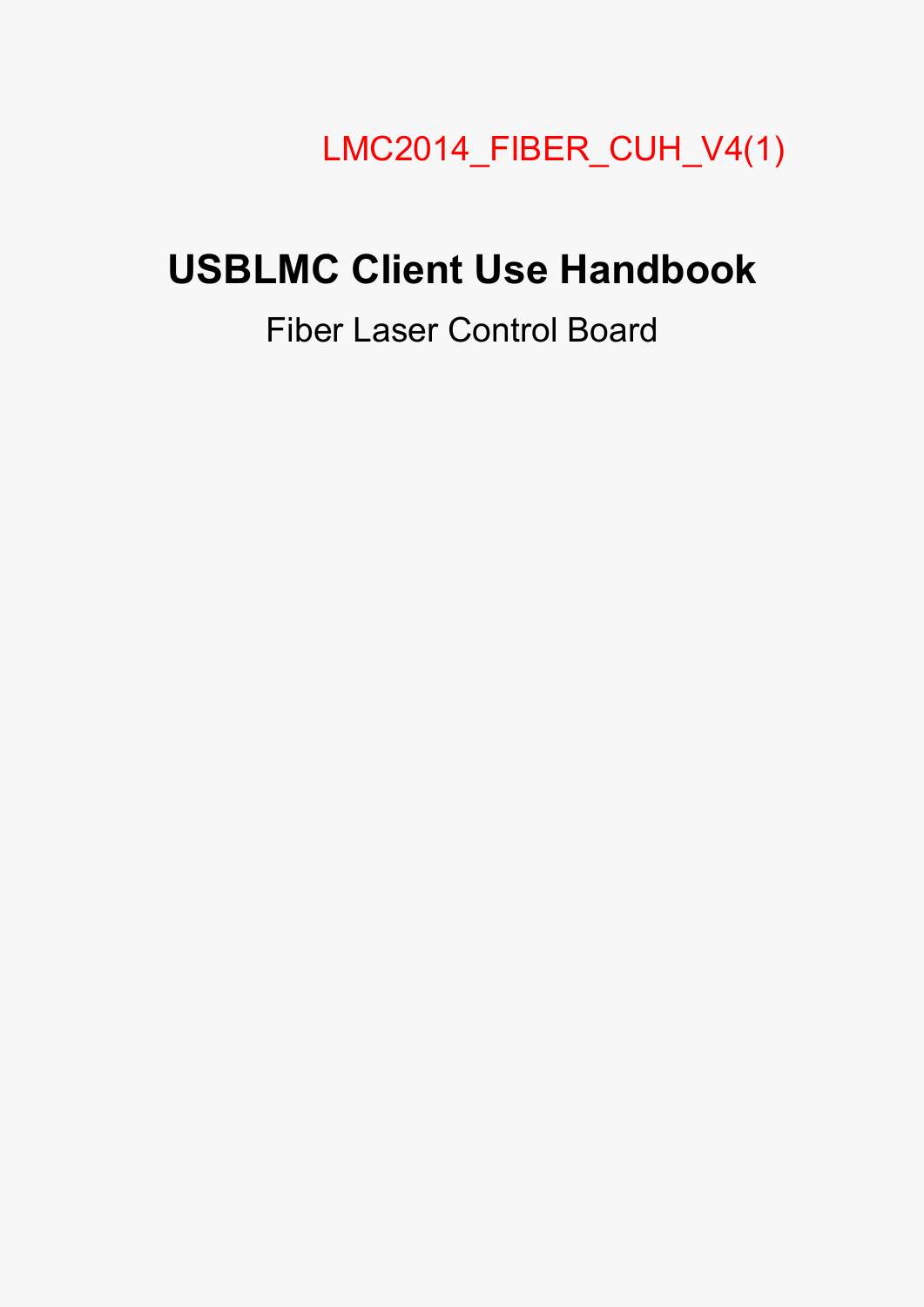| version        | Date            | Comment                                            |
|----------------|-----------------|----------------------------------------------------|
| V1.0           | $2007 - 1$      |                                                    |
| V1.1           | $2007 - 6$      |                                                    |
| V1.2           | 2008-5          |                                                    |
| V1.3           | 2008-5-12       | Compatible with both B and D type YLP laser,       |
|                |                 | change the power supply connection method          |
| V1.4           | 2009-12-12      | Change IN0 and IN4                                 |
| V <sub>2</sub> | $2010 - 12 - 2$ | Interface board and main board embeded             |
|                |                 | together, and laser state signal and external axis |
|                |                 | signal adopt special input signal. Laser error     |
|                |                 | state output signal. 16 routes of IO signals.      |
| V <sub>3</sub> | $2014 - 9 - 11$ | Hardware and feature                               |

#### Version recorder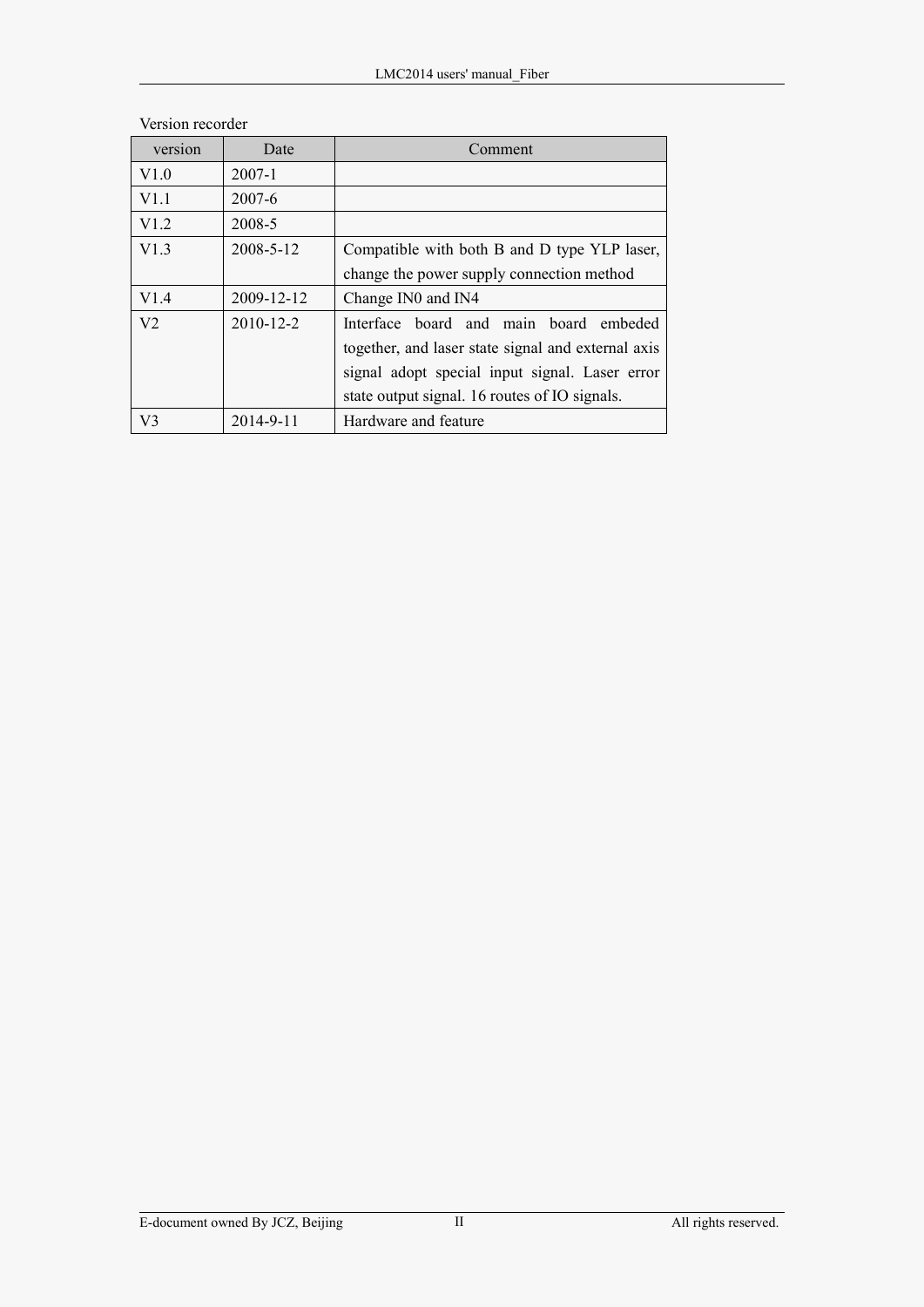### Content

| Safety instruction |  |
|--------------------|--|
|                    |  |
|                    |  |
|                    |  |
|                    |  |
|                    |  |
|                    |  |
|                    |  |
|                    |  |
|                    |  |
|                    |  |
|                    |  |
|                    |  |
|                    |  |
|                    |  |
|                    |  |
|                    |  |
|                    |  |
|                    |  |
|                    |  |
|                    |  |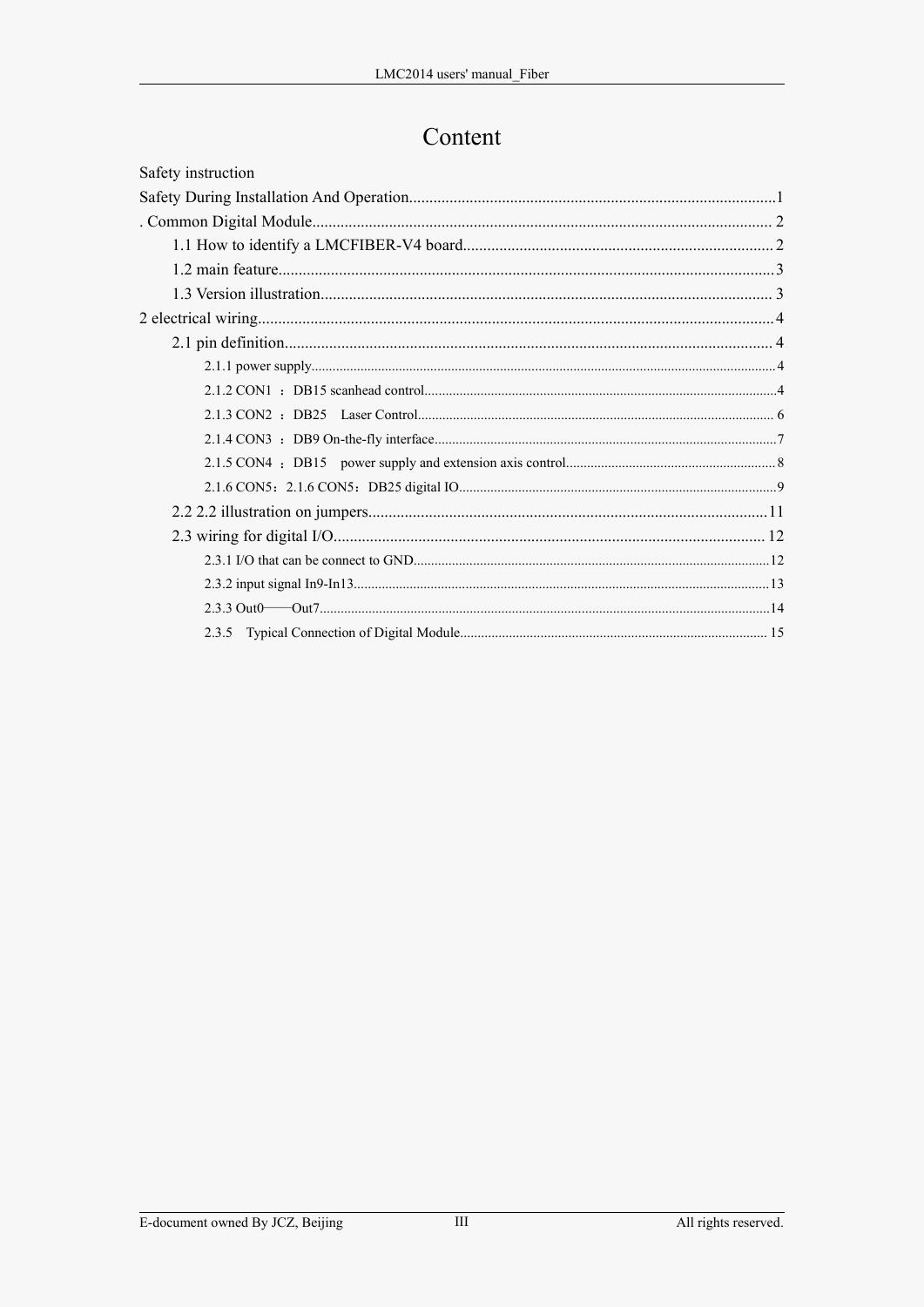## <span id="page-3-0"></span>**Safety During Installation And Operation**

Please read these operating instruction completely before you proceed with installing and operating this product. If there are any questions regarding the contents of this manual, please contact BJJCZ.

- 1. Steps For Safe Operation
	- Carefully check your application program before running it. Programming errors can cause a break down of the system. In this case neither the laser nor the scan head can be controlled.
	- Protect the board from humidity, dust, corrosive vapors and mechanical stress.
	- For storage and operation, avoid electromagnetic fields and static electricity. These can damage the electronics on the product. For storage, always use the antistatic bag.
	- The allowed operating temperature range is 25°C  $\pm$  10°C.
	- The storage temperature should be between –20℃ and +60℃.
- 2. Laser Safety
	- This product is intended for controlling a laser scan system. Therefore all relevant laser safety directives must be known and applied before installation and operation. The customer is solely responsible for ensuring the laser safety of the entire system.
	- All applicable laser safety directives must be adhered to. Safety regulation may differ from country to country. It is the responsibility of the customer to comply with all local regulations.
	- Please observe all laser safety instructions as described in you scan head or scan module manual, and this manual.
	- **Always turn on the power of this product and the power supply for the scan head first before turning on the laser. Otherwise there is the danger of uncontrolled deflection of the laser beam.**

**We recommend the use of a shutter to prevent uncontrolled emission of laser radiation.**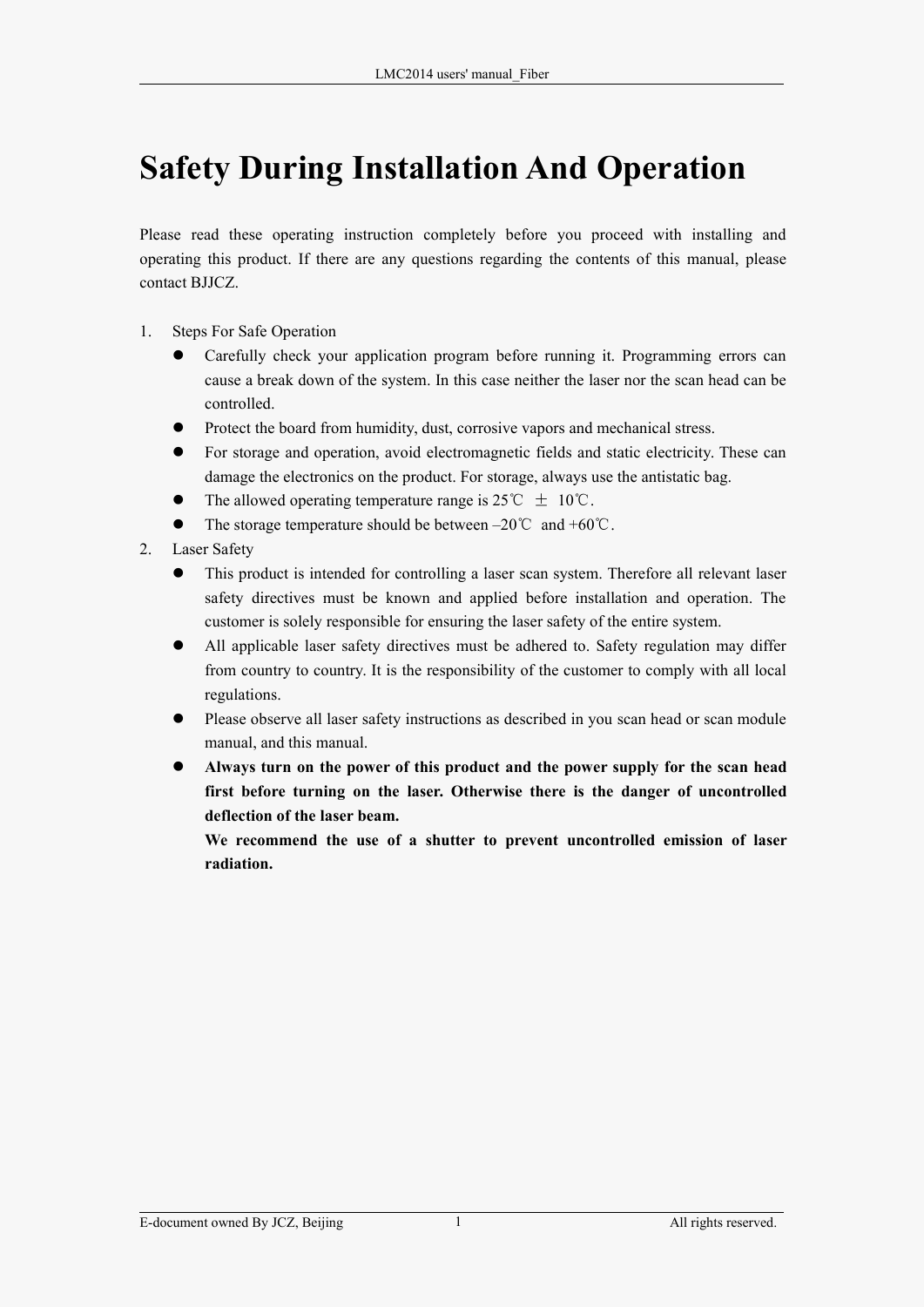## <span id="page-4-0"></span>**. Common Digital Module**

## **1.1 How to identify a LMCFIBER board.**

Place the board like the following picture. Then you will see a label marked MODEL : LMCFIBER2014-V4 and REV:20141022



Fig 1- 1 LMC20104-V4 Fiber card illustration

In this picture,

- CON1: scanhead control socket, DB15
- CON2: laser control socket, DB25
- CON3: on-the-fly marking interface to encoder, DB9
- CON4: power supply and  $i$ /o, DB15
- CON5: general i/os, DB25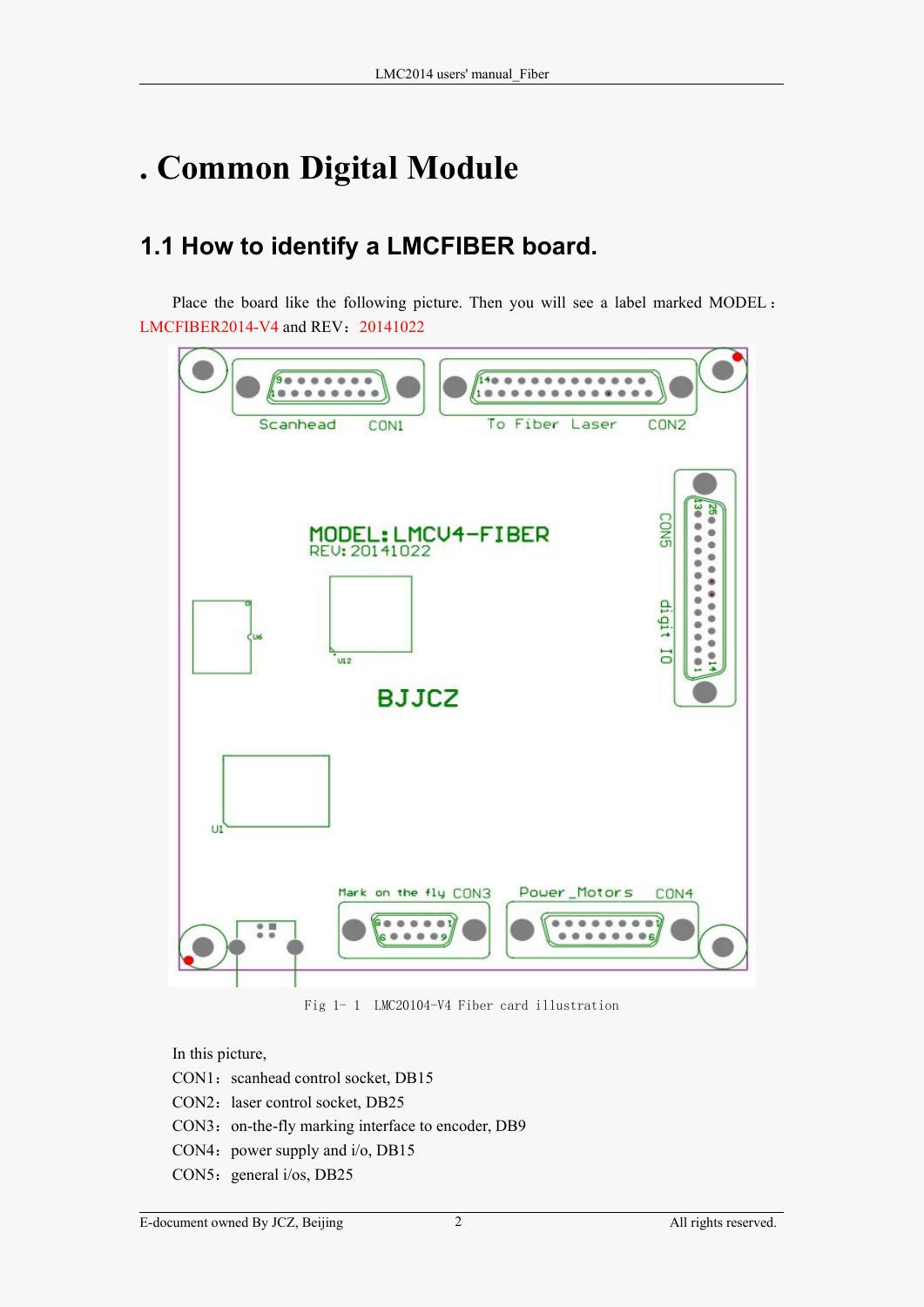## <span id="page-5-0"></span>**1.2 main feature**

- Standard DB25 connector, can be wire to IPG laser directly.
- Galvo control signal is digital, which can be connect to most scanhead directly.
- on-the-fly marking feature. A encoder can be used to surveillance the pipeline speed real-timely.
- Multiple boards on 1 computer: One computer can control up to 8 control board to mark different pattern simultaneously
- Extension axis(step motor or sever motor): two set of direction/pulse signal can be used to control 2 step(server) motors.
- 16 general input signals(TTL campatible): In0-In13, XORG0(IN14), YORG0(IN15).
- 8 general output signals(TTL campatible): Out0-7 coming out of Con5. Out0 3 are TTL outputs. Out4-7 can be configured as OC outputs or TTL outputs.
- LaserErr signal: this signal will be activated when there is an error occurs in the laser, OC output.
- Remark function: this function is used to remark what ever is in the memory of the board, especially convenient for high speed marking of a same pattern.
- Compatible with USB2.0 specifications.

## **1.3 Version illustration**

In 2014 we update the board, on left top corner you will see the ' REV: 20141022', used to control D type laser, also can control B type laser. And also support YLPM type of laser.

| REV<br>LaserType | <b>B</b> Type | <b>DType</b> | Comment       |
|------------------|---------------|--------------|---------------|
| REV: 20070716-2  | support       | Not support  | Old           |
| REV: 20080425-3  | support       | support      | <b>USBLMC</b> |
| REV: 20100511    | support       | support      | $2010$ new    |
| REV: 20101221    | support       | support      | $2010$ new    |

## **2 electrical wiring**

## **2.1 pin definition**

### **2.1.1 power supply**

The control board need a 5V DC power supply. We recommend a  $5V/3A$  DC supply. The Vcc and Gnd pin are 4/5 and 12/13 of CON4 respectively. You may find in other connectors some Vcc/Gnd pins, but we strongly suggest you use the ones in CON4.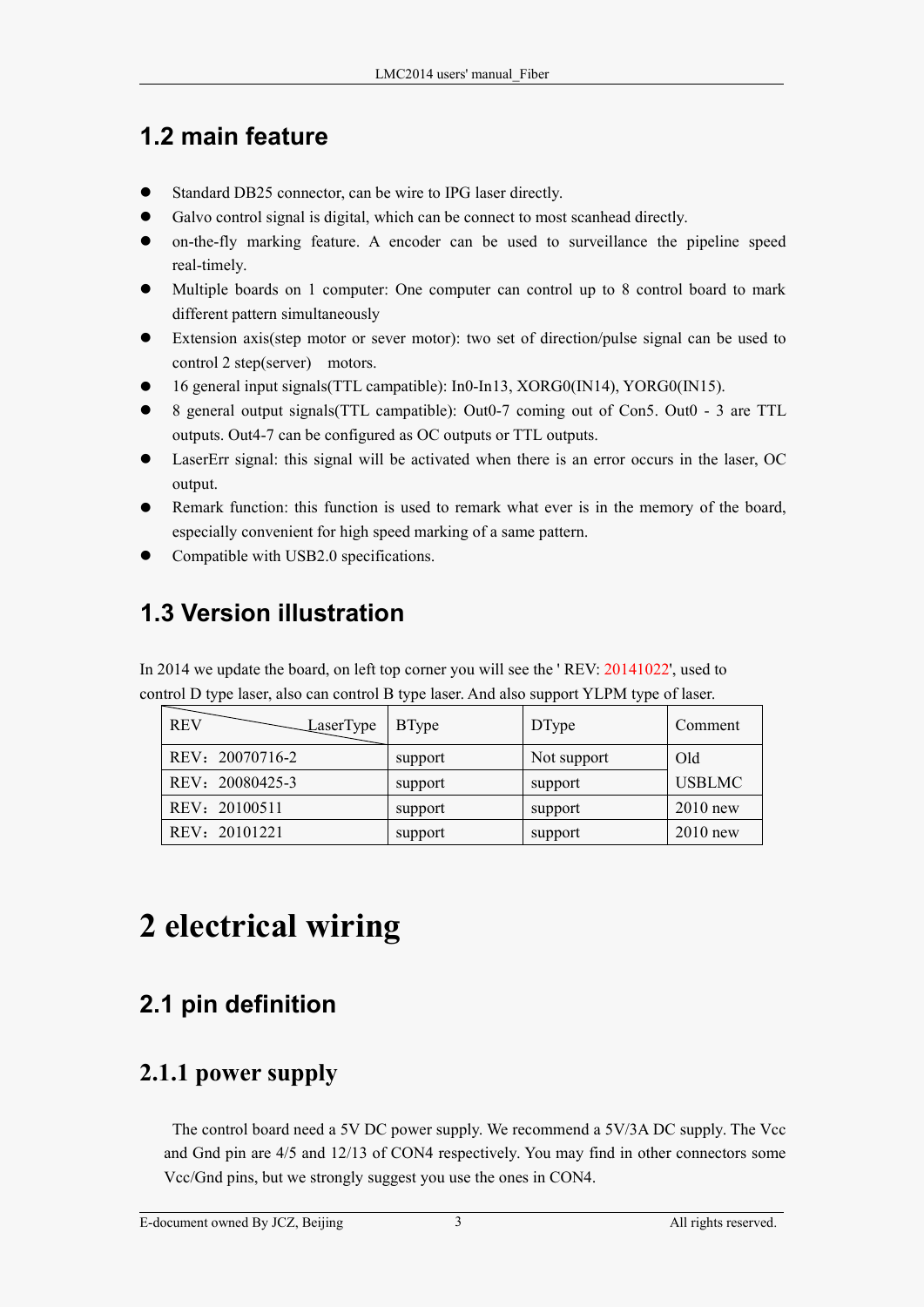<span id="page-6-0"></span>

| $CON4 \, pins$ | Name | function                              |
|----------------|------|---------------------------------------|
|                |      | $+5V$ power supply.                   |
|                | GND  | Reference ground of the power supply. |

#### **2.1.2 CON1** :**DB15 scanhead control**

The signals that control scanhead are digital, therefore can be connected to the digital scanhead directly. Because the protocols that every manufacturer used are not always the same, you need to conform which protocol is used. We also provide a D/A converter in the package. The digital signal converted by which can be connected to a analog scanhead.



| Pin    | Name                            | Function                                                  |
|--------|---------------------------------|-----------------------------------------------------------|
| 1, 9   | $CLK-$ / $CLK+$                 | $Clock signal - / Clock signal +$                         |
| 2, 10  | $SYNC-$ / $SYNC+$               | Synchronization signal $-$ / Synchronization<br>$signal+$ |
| 3, 11  | $X$ Channel $-$ / X Channel $+$ | Scanhead signal $X - /$ Scanhead signal $X +$             |
| 4, 12  | Y Channel $-$ / Y Channel $+$   | Scanhead signal $Y - /$ Scanhead signal $Y +$             |
| 5, 13  | Z Channel $-$ / Z Channel $+$   | Scanhead signal $Z-$ / Scanhead signal $Z+$               |
| 6, 14, | Status-/Status+                 | Reserved                                                  |
|        | <b>NULL</b>                     | Reserved                                                  |
| 8, 15  | <b>GND</b>                      | Reference signal                                          |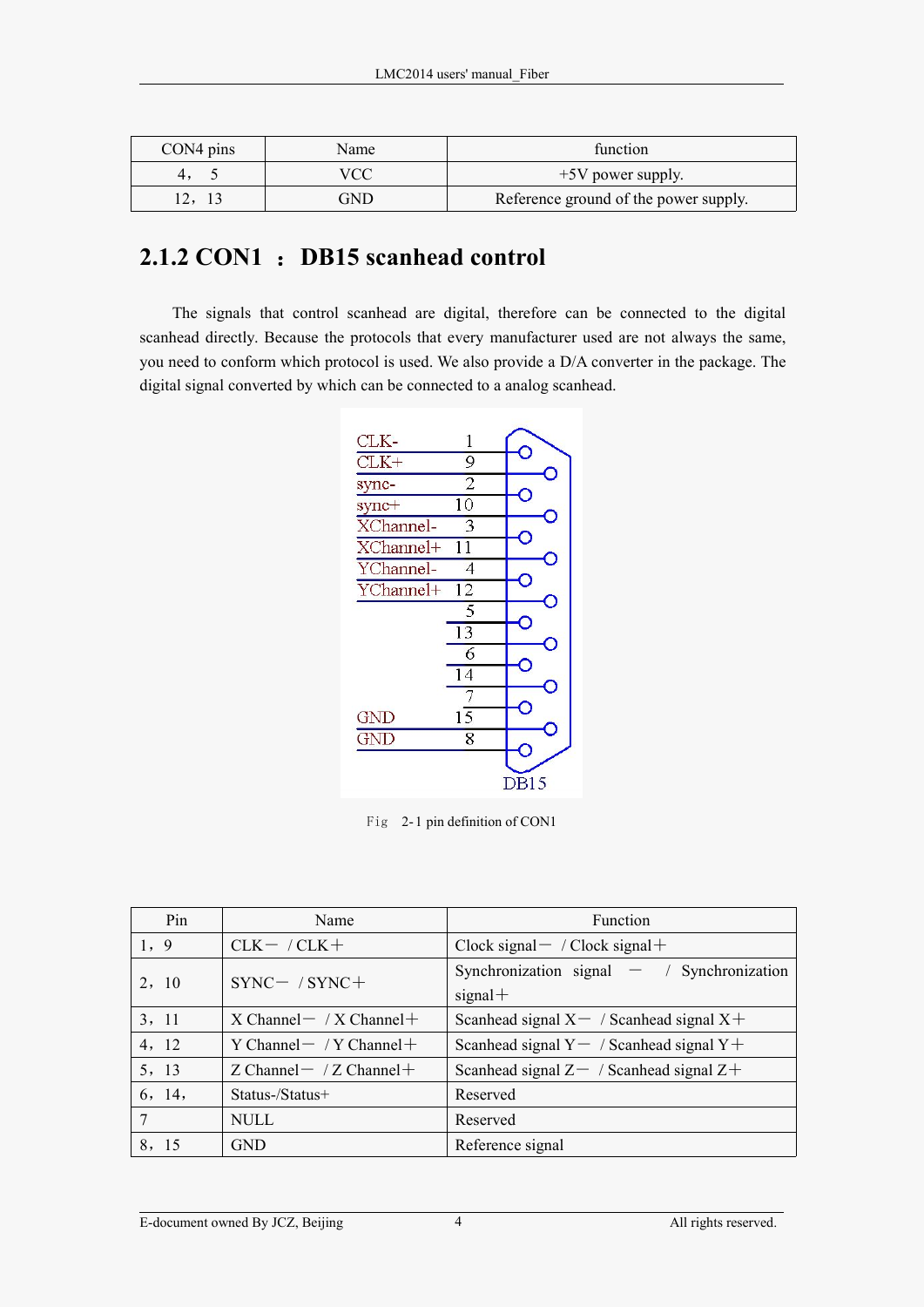<span id="page-7-0"></span>To a commonly used two dimension scanhead, connecting CLK, SYNC, four wires for XChannel and Ychanne and the GND would be enough. We recommend a shielded twisted pair for all digital signal.

#### **2.1.3 CON2** :**DB25 Laser Control**

CON2 socket can be connected to the DB25 connector through a pin to pin cable.



Pic 2\_2 Pin definition for CON2

| Pin No.        | Signal        | Illustration                               |
|----------------|---------------|--------------------------------------------|
|                | P()<br>$-P7$  | Laser power signal. TTL compatible         |
|                | <b>PLATCH</b> | Power signal latch. TTL compatible.        |
| 14,<br>10,     | <b>GND</b>    | The reference ground of the control board. |
| 11, 12, 16, 21 | LASERST0~3    | Alarm signal of Laser module               |
| 17             | VCC .         | 5V power output.                           |
| 18             | <b>MO</b>     | Main oscillator signal. TTL compatible.    |
| 19             | AP            | Power amplifier signal. TTL compatible.    |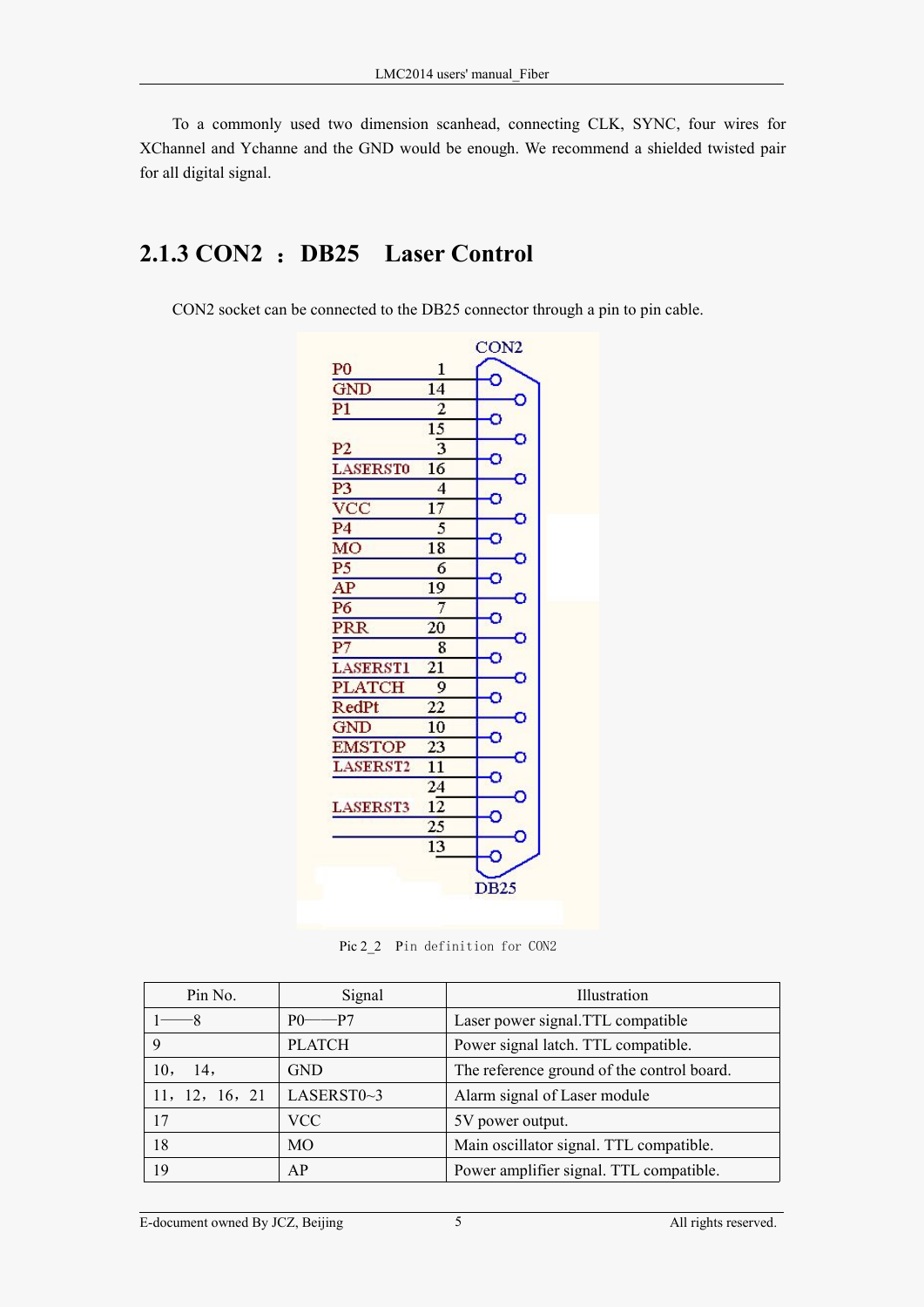<span id="page-8-0"></span>

| 20       | <b>PRR</b>    | Pulse repetitive rate signal. TTL compatible. |
|----------|---------------|-----------------------------------------------|
| 22       | RedPt         | Red light pointer signal. TTL compatible.     |
| 23       | <b>EMSTOP</b> | Emergency stop signal. TTL compatible.        |
| 13,24,25 |               | Unconnected.                                  |

### **2.1.4 CON3** :**DB9 On-the-fly interface**



Pic 2-3 CON3 pin definition

| Pin     | Name                  | function                 |                                           |
|---------|-----------------------|--------------------------|-------------------------------------------|
| 1       | IN <sub>8</sub>       | Input port 8             | Form a closed circuit with GND            |
|         |                       |                          | With a 1K resistor built in. if the       |
| 2, 6    | $IN9+$ , $IN9-$       | Input port 9             | input signal is over 12V, an              |
|         |                       |                          | external resister is recommended.         |
| 7<br>3, | <b>BCODEP/ BCODEN</b> | Encoder input $B + /B$ - |                                           |
| 4, 5    | <b>ACODEP/ACODEN</b>  | Encoder input $A + /A$ - |                                           |
|         |                       | $+5V$ output             | This is a power supply for external       |
|         |                       |                          | device. DO NOT CONNECT                    |
| 8       | <b>VCC</b>            |                          | POWER SUPPLY HERE OR                      |
|         |                       |                          | <b>SHORT</b><br>GND.<br><b>WITH</b><br>IT |
|         |                       |                          | OTHERWISE IT WILL CAUSE                   |
|         |                       |                          | DAMANGE OF THE BOARD.                     |
| 9       | <b>GND</b>            | Reference ground         |                                           |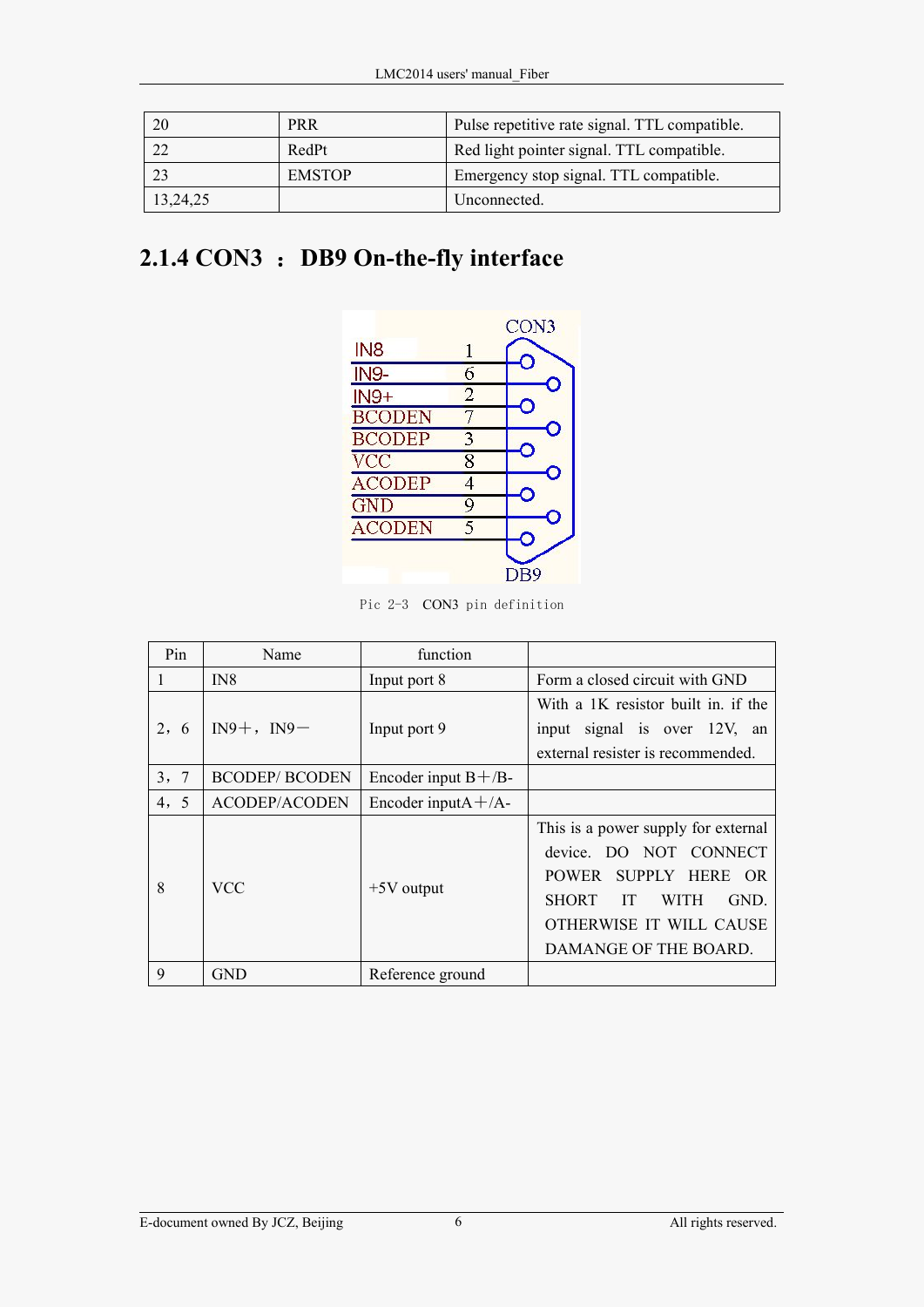## <span id="page-9-0"></span>**2.1.5 CON4** : **DB15 power supply and extension axis control.**



| Pin                  | <b>NAME</b>                                                 | Function                                                         |
|----------------------|-------------------------------------------------------------|------------------------------------------------------------------|
|                      | The home signal of extension axis X. To use this pin just   |                                                                  |
|                      | XORG0                                                       | connect it and GND to a switch. In software In14 represents      |
|                      |                                                             | this pin.                                                        |
|                      |                                                             | The home signal of extension axis X. To use this pin just        |
| YORG0                | connect it and GND to a switch. In software In14 represents |                                                                  |
|                      |                                                             | this pin.                                                        |
|                      |                                                             | Direction signal of extension axis Y (step motor or sever        |
|                      |                                                             | motor). It can be either a differential output or a TTL          |
| YDIR+/YDIR-<br>9, 10 |                                                             | output(common anode). For common anode, use VCC and              |
|                      |                                                             | YDIR+ signals, and VCC is anode signal.                          |
| 3, 11                | YPUL+/YPUL-                                                 | Pulse signal of extension axis Y (step motor or sever motor). It |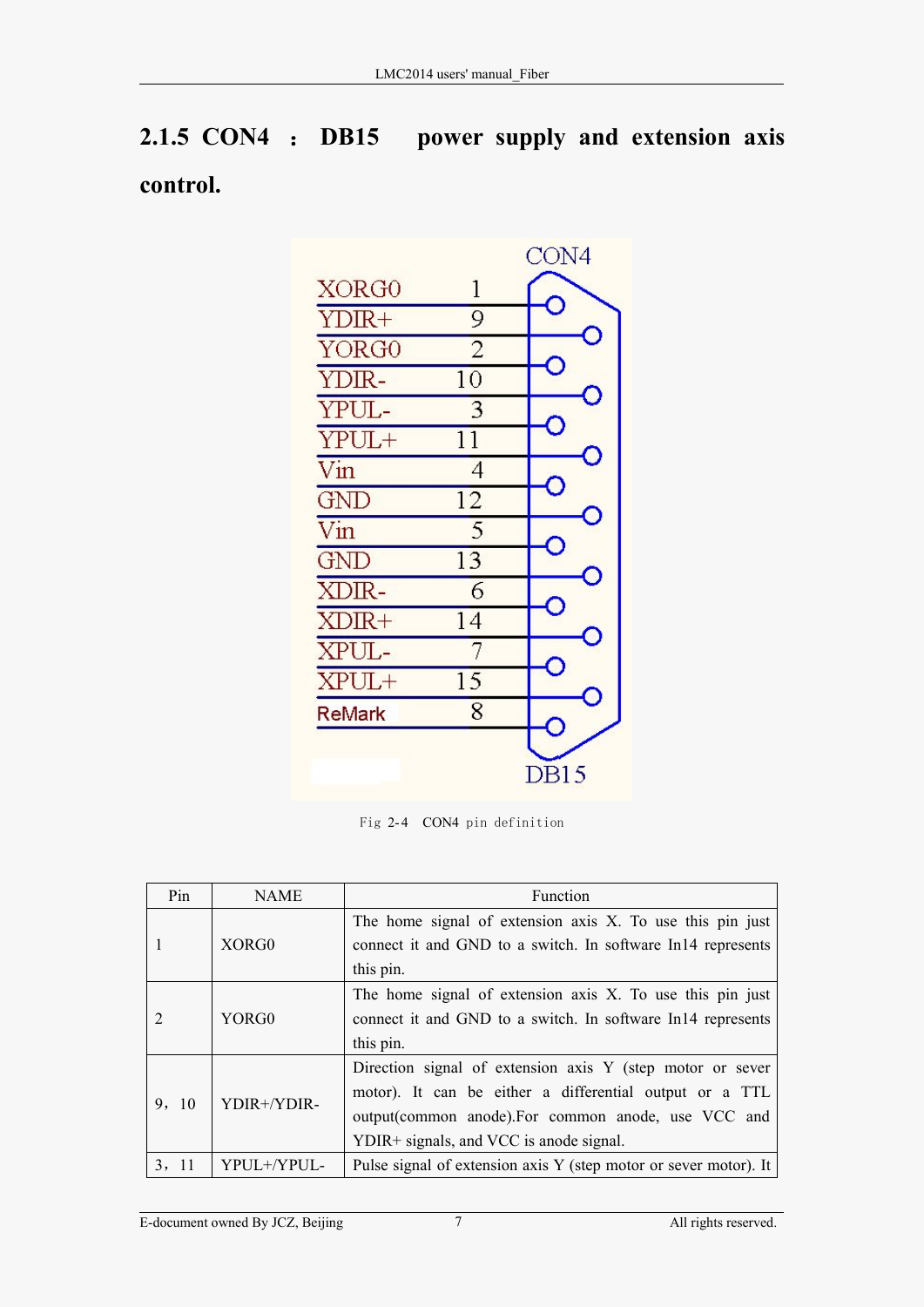|        |             | can be either a differential output or a TTL output (common      |
|--------|-------------|------------------------------------------------------------------|
|        |             | anode). For common anode, use VCC and YPUL+ signals, and         |
|        |             | VCC is anode signal.                                             |
| 4, 5   | Vin         | Input pin for 5V power supply.                                   |
| 12, 13 | Gnd         | Reference ground of 5V power supply                              |
|        |             | Direction signal of extension axis Y (step motor or sever        |
|        |             | motor). It can be either a differential output or a TTL          |
| 6, 14  | XDIR+/XDIR- | output(common anode). For common anode, use VCC and              |
|        |             | XDIR+ signals, and VCC is anode signal.                          |
|        |             | Pulse signal of extension axis Y (step motor or sever motor). It |
| 7, 15  |             | can be either a differential output or a TTL output (common      |
|        | XPUL+/XPUL- | anode). For common anode, use VCC and XPUL+ signals, and         |
|        |             | VCC is anode signal.                                             |
|        |             | Repeat marking signal. Use GND as a reference ground, to use     |
| 8      | ReMark      | this signal just connect a switch between this pin and GND.      |
|        |             | When it is activated the control will mark the content in the    |
|        |             | cache.                                                           |
|        |             |                                                                  |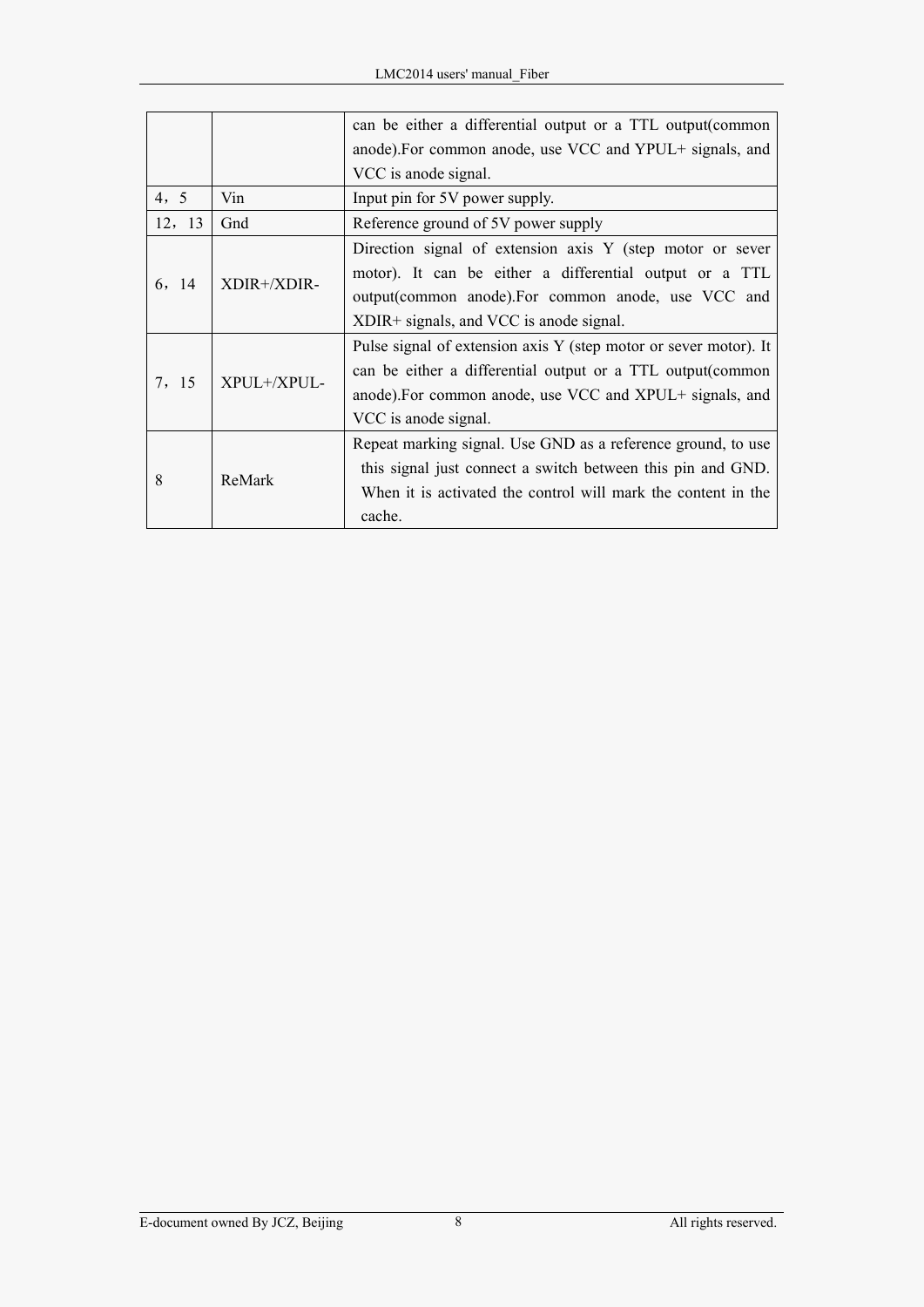### <span id="page-11-0"></span>**2.1.6 CON5**:**2.1.6 CON5**:**DB25 digital IO**



| pin                              | name             | function                                                 |
|----------------------------------|------------------|----------------------------------------------------------|
| 1, 2, 4,<br>5, 14, 15,<br>16, 17 | Out <sub>0</sub> | General Output Out $0$ — Out 7, using GND as reference   |
|                                  |                  | ground. They are all TTL output by default. Out 4-Out 7  |
|                                  |                  | can be configured to perform as a OC out put by jumper   |
|                                  |                  | $JP8-11.$                                                |
|                                  | <b>COM</b>       | OC output, connect it to plus end of the pull power (for |
|                                  |                  | example 24V), in case of the output circuit will be      |
|                                  |                  | wracked by inductive load (for example: inductive relay) |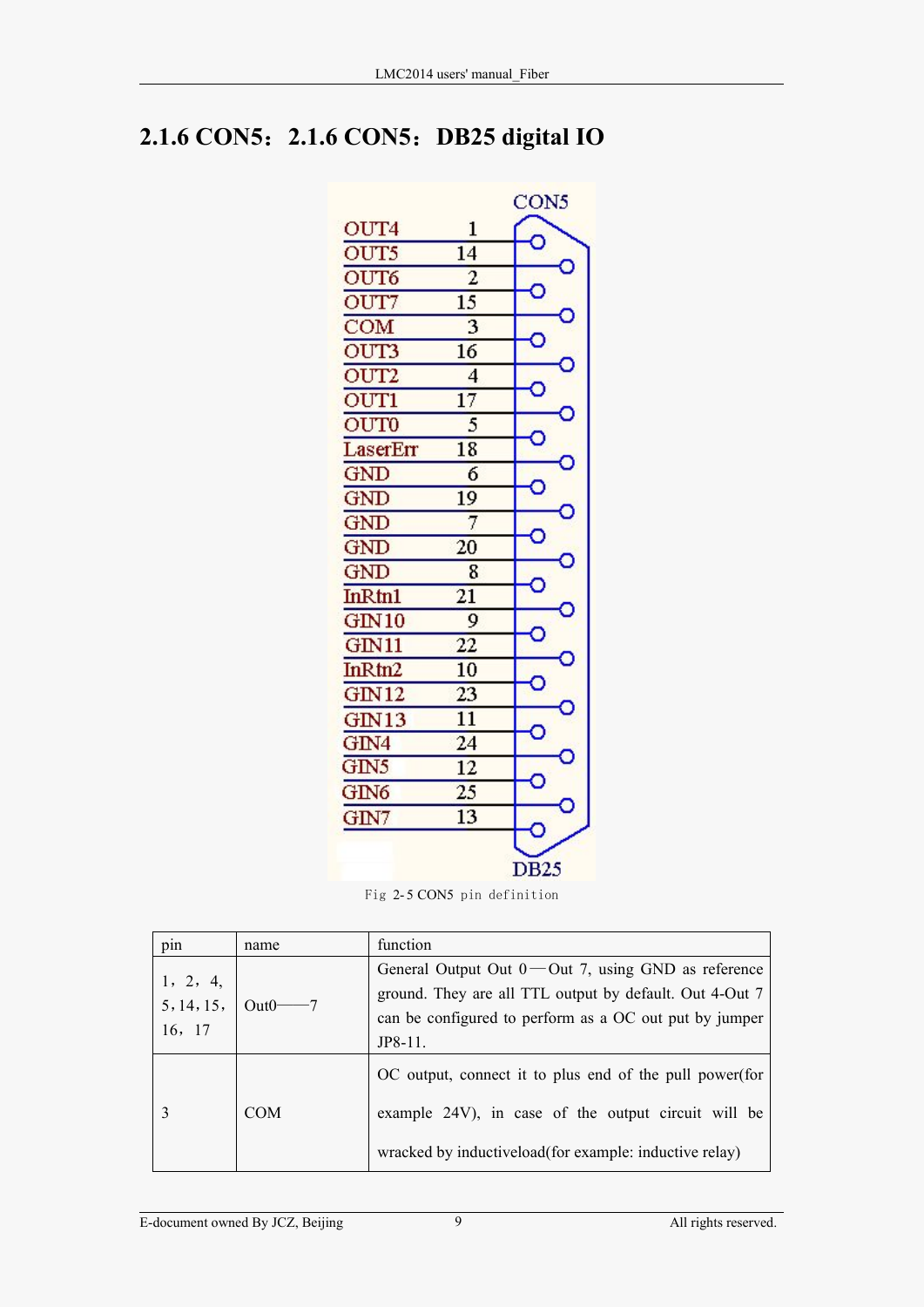| 18       | LaserErr                                            | OC output, if there is output, means laser has problem,      |  |
|----------|-----------------------------------------------------|--------------------------------------------------------------|--|
|          |                                                     | then this signal will be pull to GND.                        |  |
| 6, 7, 8, | <b>GND</b>                                          |                                                              |  |
| 19, 20   |                                                     | Reference ground of control board.                           |  |
| 21       | <b>INRTN1</b><br>Minus input of general input 10/11 |                                                              |  |
| 9, 22    | GIN10, GIN11                                        | Plus input of general input $10/11$ , make up return circuit |  |
|          |                                                     | with INRTN1.                                                 |  |
| 10       | <b>INRTN2</b>                                       | Minus input of general input 12/13                           |  |
|          | GIN12, GIN13                                        | Plus input of general input $12/13$ , make up return circuit |  |
| 23, 11   |                                                     | with INRTN2.                                                 |  |
| 12, 13,  | Gin4                                                | General input in 4-in 7, using GND as a reference ground.    |  |
| 24, 25   |                                                     |                                                              |  |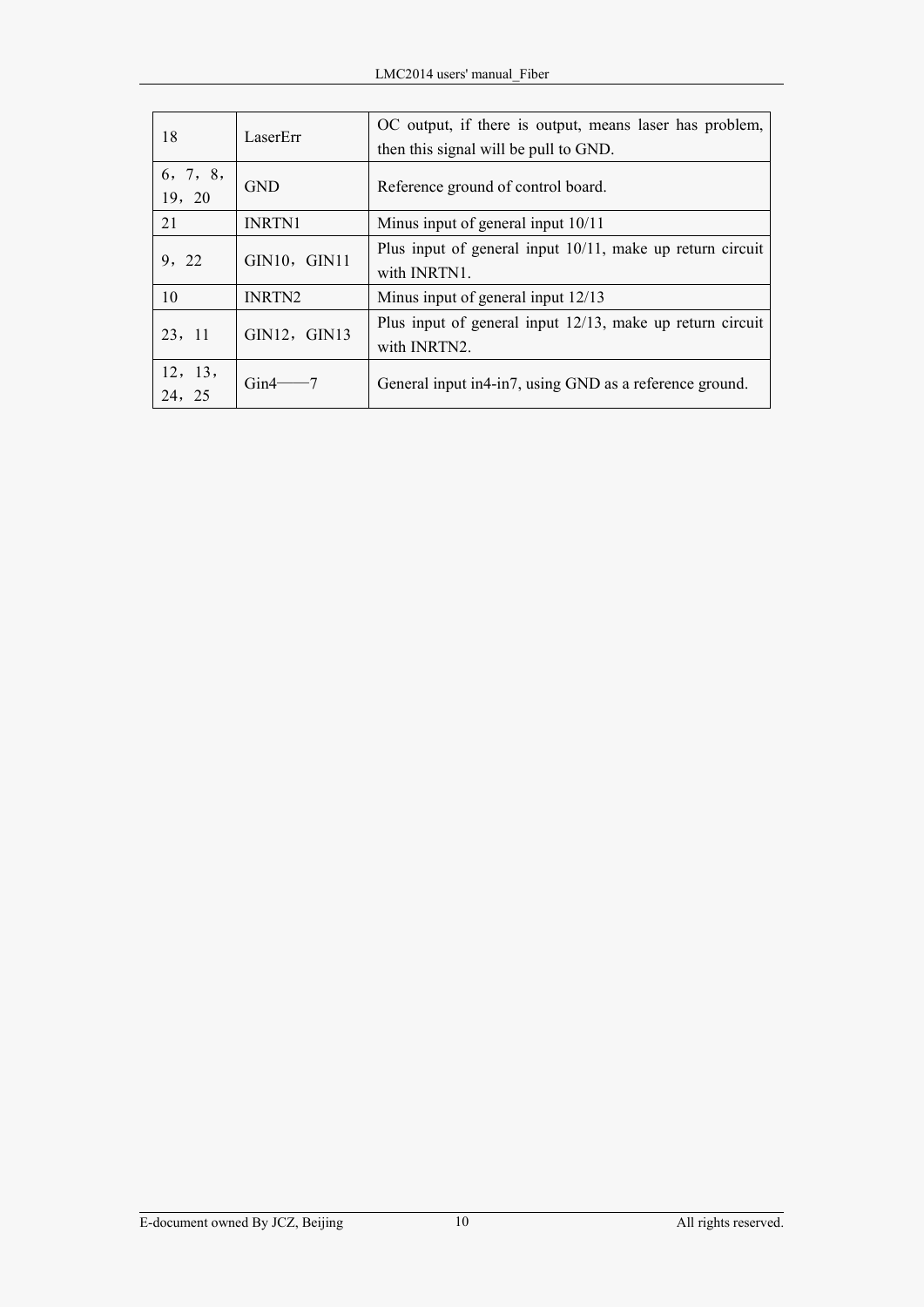### <span id="page-13-0"></span>**2.2 illustration on jumpers**



Fig 2-6 jumper illustration

| pin                  | name | function                                                       |
|----------------------|------|----------------------------------------------------------------|
| JP1, JP2<br>JP3, JP4 |      | Direction/pulse signal setting of extend axes. JP1 and JP3 set |
|                      |      | direction signals; JP2 and JP4 set pulse signals. JP1 and JP2  |
|                      |      | correspond to extend axis Y; JP3 and JP 4 correspond to extend |
|                      |      | axis X. Short connecting JUMPER pin1&2 will make               |
|                      |      | direction/pulse signals differential outputs. Respectively     |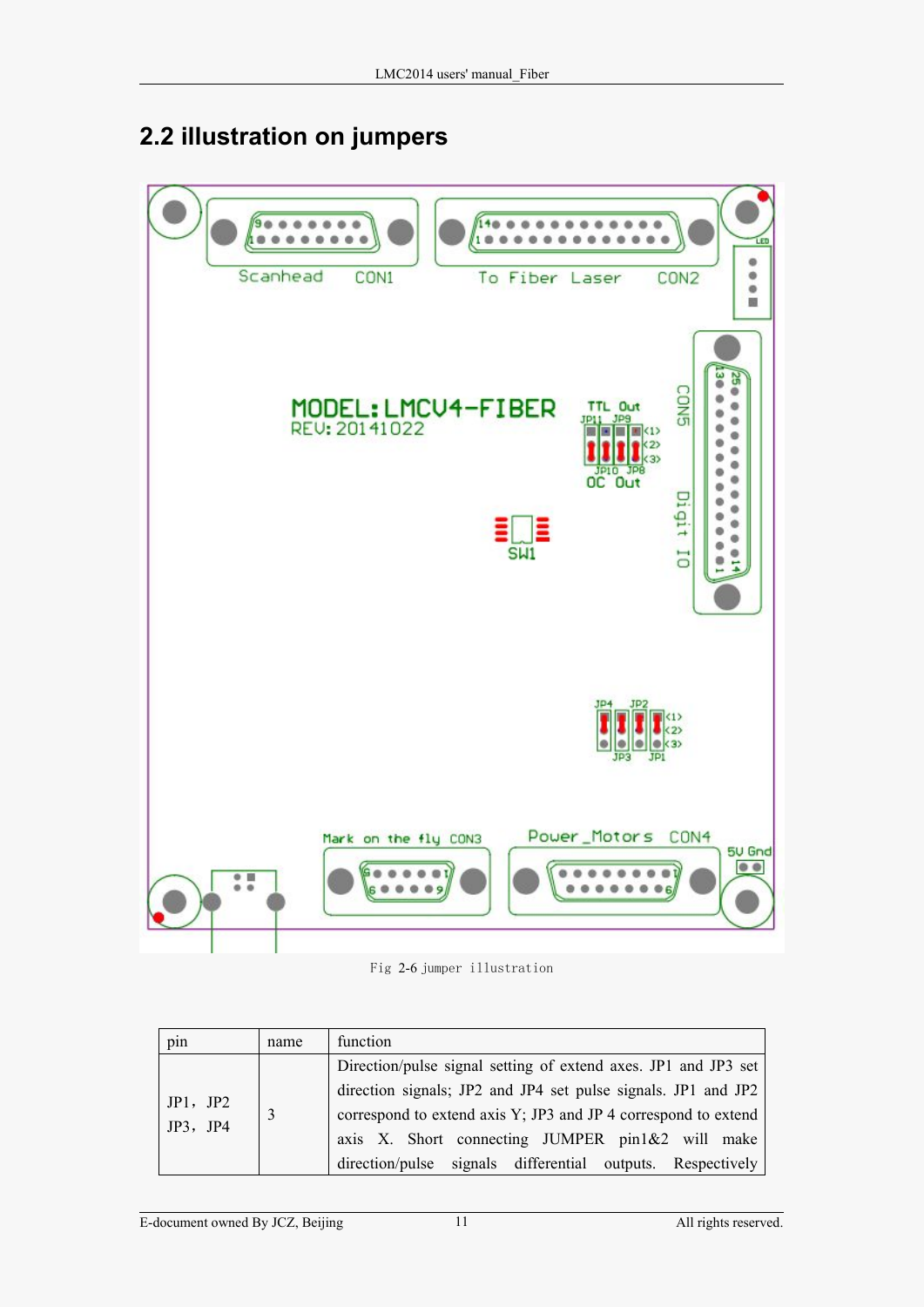<span id="page-14-0"></span>

|            |                | connect control card's DIR- $\sqrt{PUL}$ , PUL- $\sqrt{PUL}$ to step |
|------------|----------------|----------------------------------------------------------------------|
|            |                | driver's $DIR-$ , $DIR+$ , $PUL-$ , $PUL+$ ; Short connecting JUMPER |
|            |                | pin2-3 will make direction/pulse signals level outputs. In this      |
|            |                | case, respectively connect control card's VCC, DIR+, PUL+ to         |
|            |                | step driver's VCC, DIR, PUL.                                         |
| JP5, JP6,  |                | Index numbers $0\sim7$ . Differentiate various<br>cards when         |
|            |                | muti-cards are used at a time. JP8 -JP7- JP6 respectively            |
| JP7        | $\overline{2}$ | correspond to binary b2 b1 b0. Short connecting JUMPER               |
|            |                | means 0, and not short connecting it means 1.                        |
|            |                | These jumper is used to setup the output mode for output 4-7.        |
| JP8, JP9,  |                | If those 1-2 pins are shorted then the output is at TTL mode,        |
| JP10, JP11 | 3              | otherwise if 2-3 pins are connected it will be a OC output, these    |
|            |                | 4 pins represent OUT4,5,6,7 is the same descending order.            |

Default settings are:

- JP1——JP4:2-3 are shorted. The extension axis is signal is in a common anode mode.
- JP5——JP7: not connected.
- JP8——JP11:2-3 pin shorted, OC output.

### **2.3 wiring for digital I/O.**

#### **2.3.1 I/O that can be connect to GND**

As name suggested these kind of I/O can be connected to switch and then to the ground. In4-8,XORG0,YORG0, Remark are of these kind.

The following schematics are typical wiring for these kind of signal.



Pic 2-7 wiring for general input pins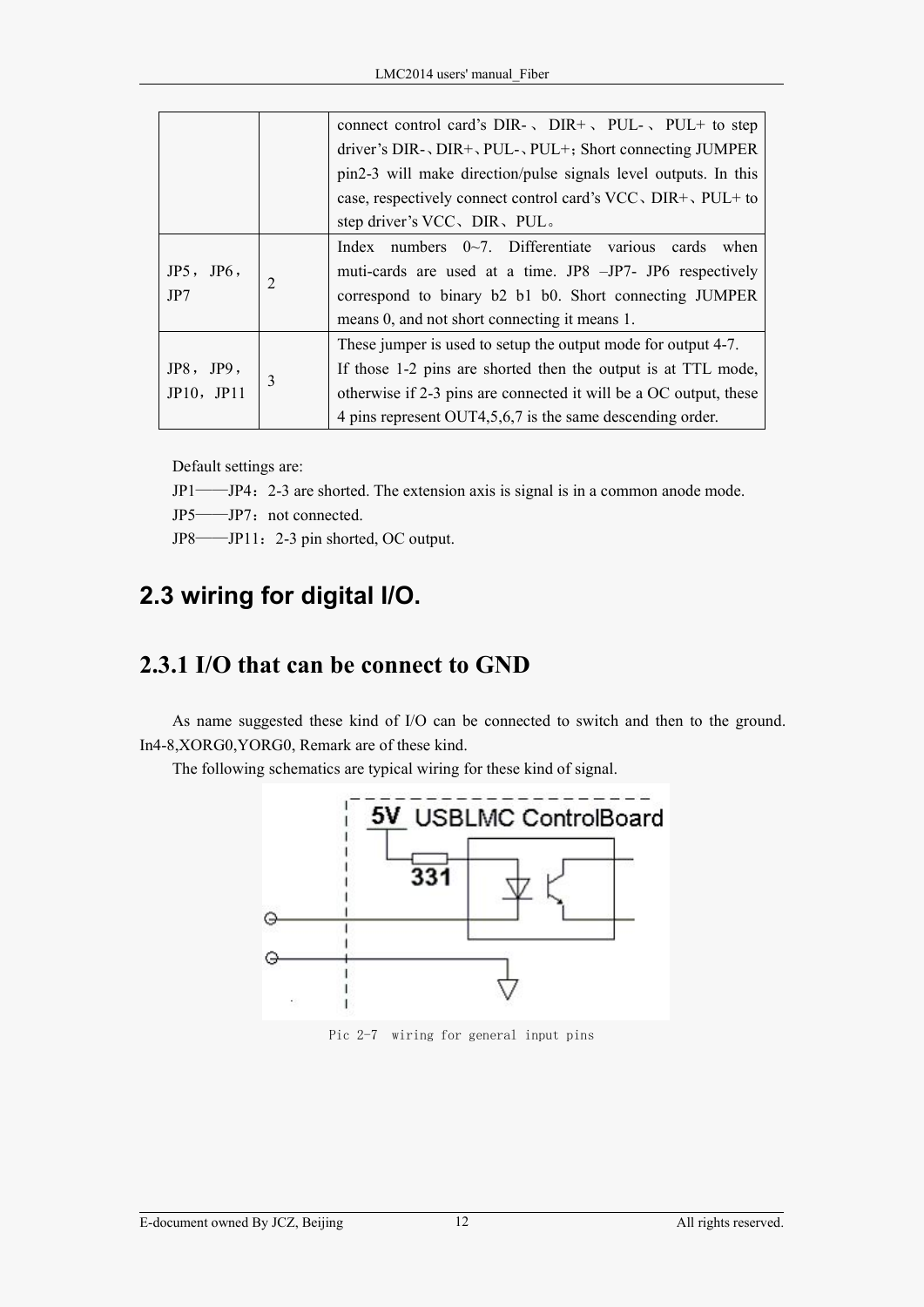<span id="page-15-0"></span>

Pic 2-8 recommended wiring for general input pins

For these pins the resistor of the switch should be below 100ohm.

#### **2.3.2 input signal In9-In13**

The typical and recommend wiring of general input signals In9-In13 are shown in pic 2-9 and  $2-10.$ 



Pic 2-9 typical wiring for general



Pic 2-10 recommended wiring for general input pin in9

Wether to introduce R1 depends on the voltage. The goal here is to ensure that the input current is between 10mA and 15mA. If the voltage is over 12V, we recommend a current-limiting resistor. Assume that the current you choose is 12mA, then the resistor is calculated as follow: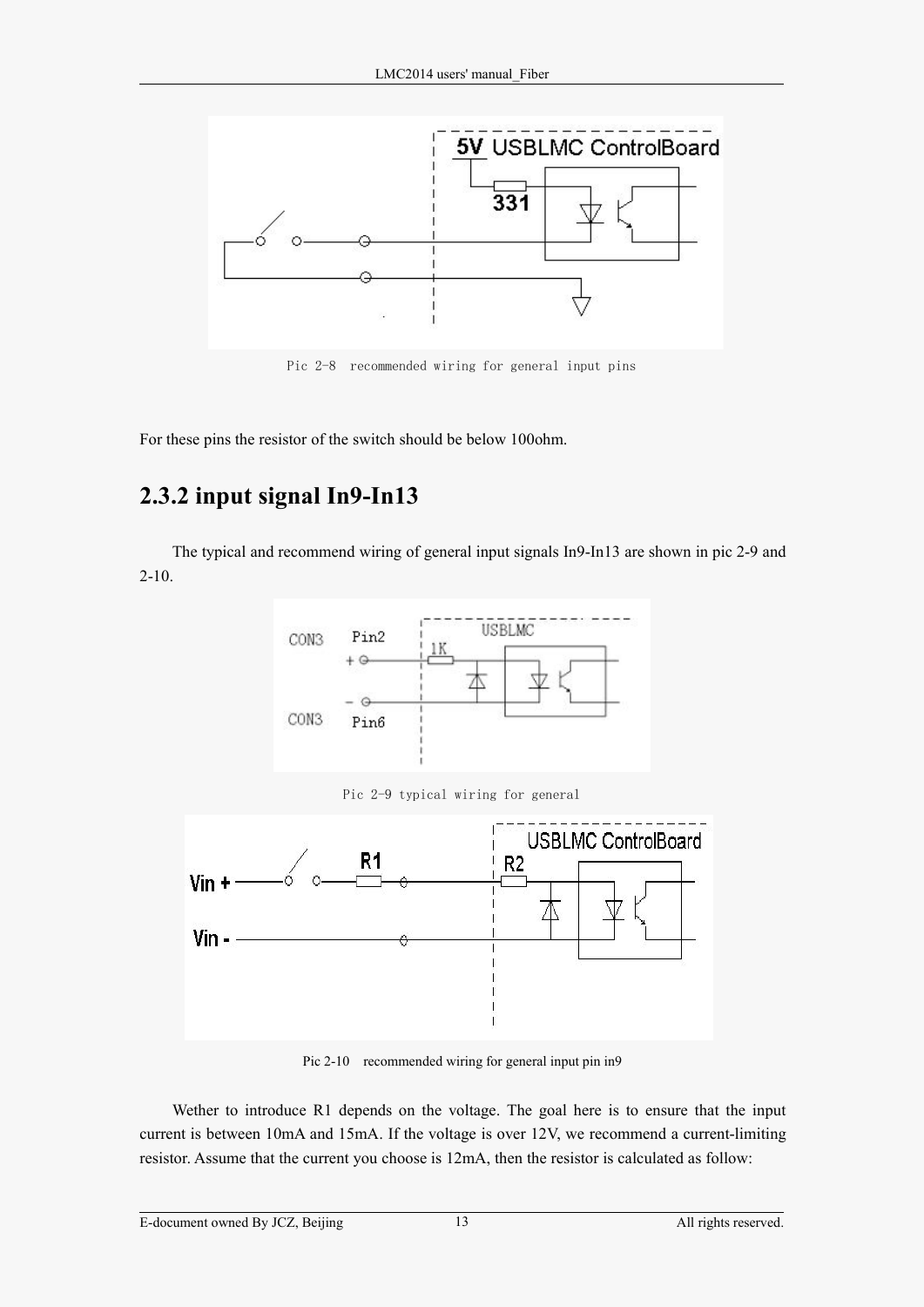$$
R1 = \left(\frac{Vin}{12} - 1\right) \times 1000 \quad \Omega
$$

#### <span id="page-16-0"></span>**2.3.3 Out0**——**Out7**

Out0/1/2/3 are TTL signal. Out4/5/6/7 can be configured as OC outputs or TTL outputs through jumper/

If a output is in TTL mode, The output must not be short circuited or wire to GND directly. Otherwiser the board can be damaged.

If a output is in OC mode, the typical wiring diagram is shown below, if you want to drive a inductive instrument, the COM signal(PIN3) must be wired to the anode of the power supply. The maximum driving current and voltage are 250mA and 40V respectively.

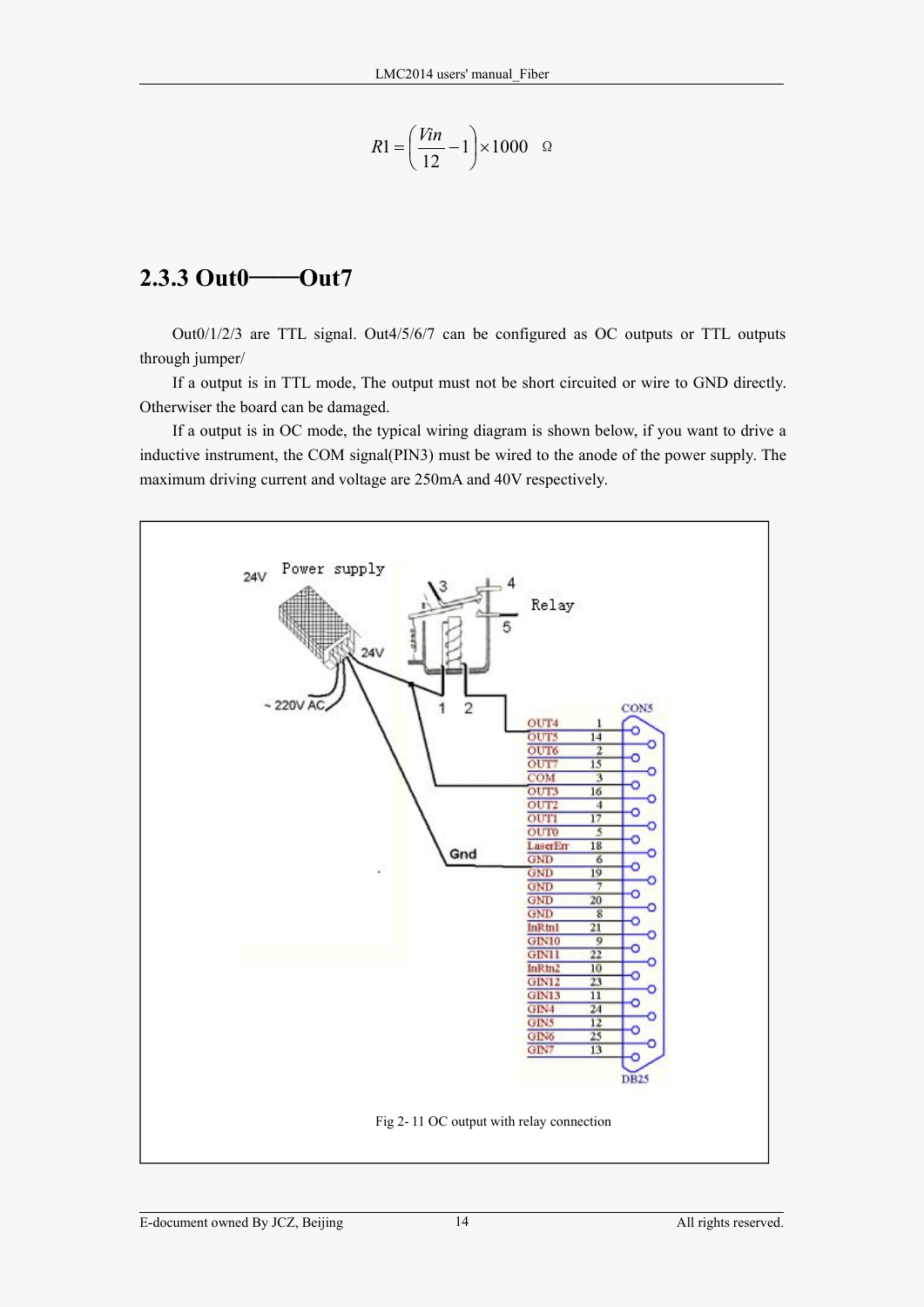

### <span id="page-17-0"></span>**2.3.4 Typical Connection of Digital Module**

Fig. 1-15 Typical Connection of Digital Module

For the Floor push, it depends whether the rotary encoder needs connected. If the marking-on-fly function is not used, then there is no need to connect the rotary encoder.

#### **2.5 Drawing of the board**